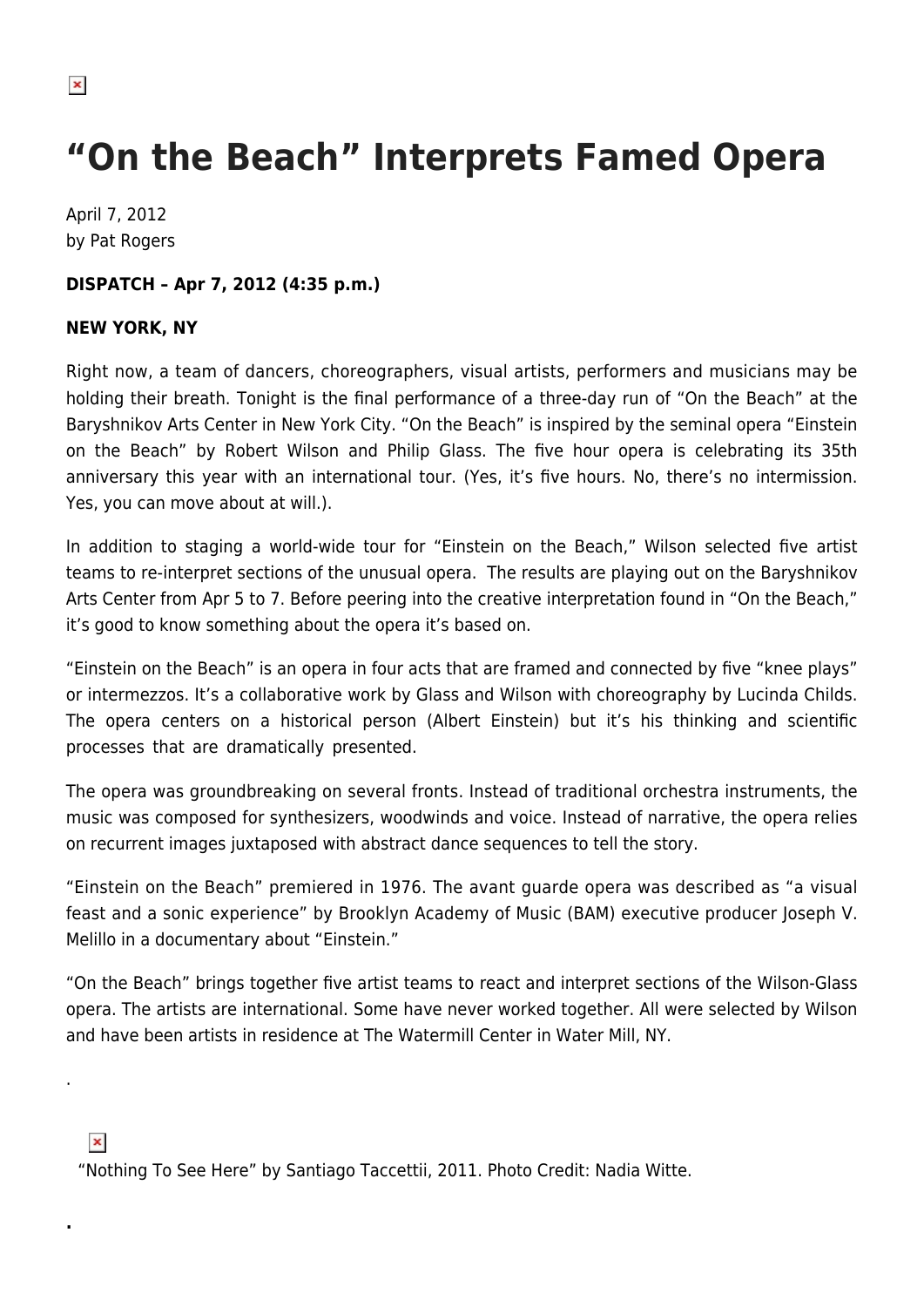**Santiago Taccetti** (visual artist, Argentina) and **Manuela Infante** (theater director, Chile) present a single Chilean musician who begins a "process of scenic experimentation to explore the concept of 'perceptible and non-perceptible change'" through subtle deviations in repetition, according to The Watermill Center. Their piece may ask audiences to ponder whether their modes of perception need to change to interpret "Einstein on the Beach."

**Jonah Bokaer** (choreographer and dancer, New York City) and **Davide Balliano** (visual and performance artist, Italy) present a "reductive reimagining of the 'Train Sequence' in Act I of "Einstein on the Beach." Themes of height, progress, locomotion and speed are abstracted from the work and set in a "fractal landscape of jagged edges" to re-imagine the scene in 2112, according to a release.

**The Degenerative Art Ensemble** (performance company, Seattle) translated a libretto in "Einstein" by Christopher Knowles into Japanese, Korean and Swedish and mixes it with gesture, rhythms, melodies and words. This is combined with dance, live music, animation and text to "delve into a vortex of the folding of time and space," according to The Watermill Center.

**Steven Reker** and **People Get Ready** (choreographer, dance, musician, New York City) created "sonic landscapes through movement" and extend to let "the poetic images of Robert Wilson's iconic staging influence how they shape sound and action," according to a release. A "microcosm of folly and pleasure" will be created through voices, props and gestures.

**Marcia Moraes** (theater director, choreographer, performer, Brazil) and **Egill Saebjornsson** (visual artist, Iceland) brought in 10 collaborators to re-create the "knee plays" from "Einstein on the Beach." Fragments of text, images and music from "Einstein" are deconstructed so repetition and slow changes are observable through words, meanings, notation, rhythm and physicality, according to a description. The main characters are a group of travelers inspired by "The Argonauts" from Greek mythology. The piece incorporates video projections, opera singers and original music. It also makes use of 3-D animation and aerial techniques.

**BASIC FACTS: "On the Beach"** is being presented from Apr 5 to 7 at the Baryshnikov Arts Center's Jerome Robbins Theater, 450 West 37th Street between 9th and 10th Avenues in New York City. Performances are at 8 p.m. Tickets are \$20. The first two shows were sold out. Info and tickets to tonight's performance can be found here: [www.bacnyc.org.](http://www.bacnyc.org/events/performances/on_the_beach) "On the Beach" is presented by the Baryshnikov Arts Center and The Watermill Center.

**"Einstein on the Beach"** premiered on July 25, 1976 at the Avignon Festival in France. It was presented by the Byrd Hoffman Foundation. The music was performed by the Philip Glass Ensemble. The opera immediately toured to venues in Hamburg, Paris, Belgrade, Venice, Brussels and Rotterdam before traveling to the Metropolitan Opera House in New York City in November 1976.

"Einstein on the Beach" was revived in 1984 (BAM) and in 1992 (toured internationally). The current tour presents the opera reconstructed and produced by Pomegranate Arts Projects. The first performance was held on Jan 20, 2012 at the University of Michigan's Power Center in Ann Arbor. The tour began with a World Premiere on Mar 16 in Montpellier, France. Stops include Italy, London,